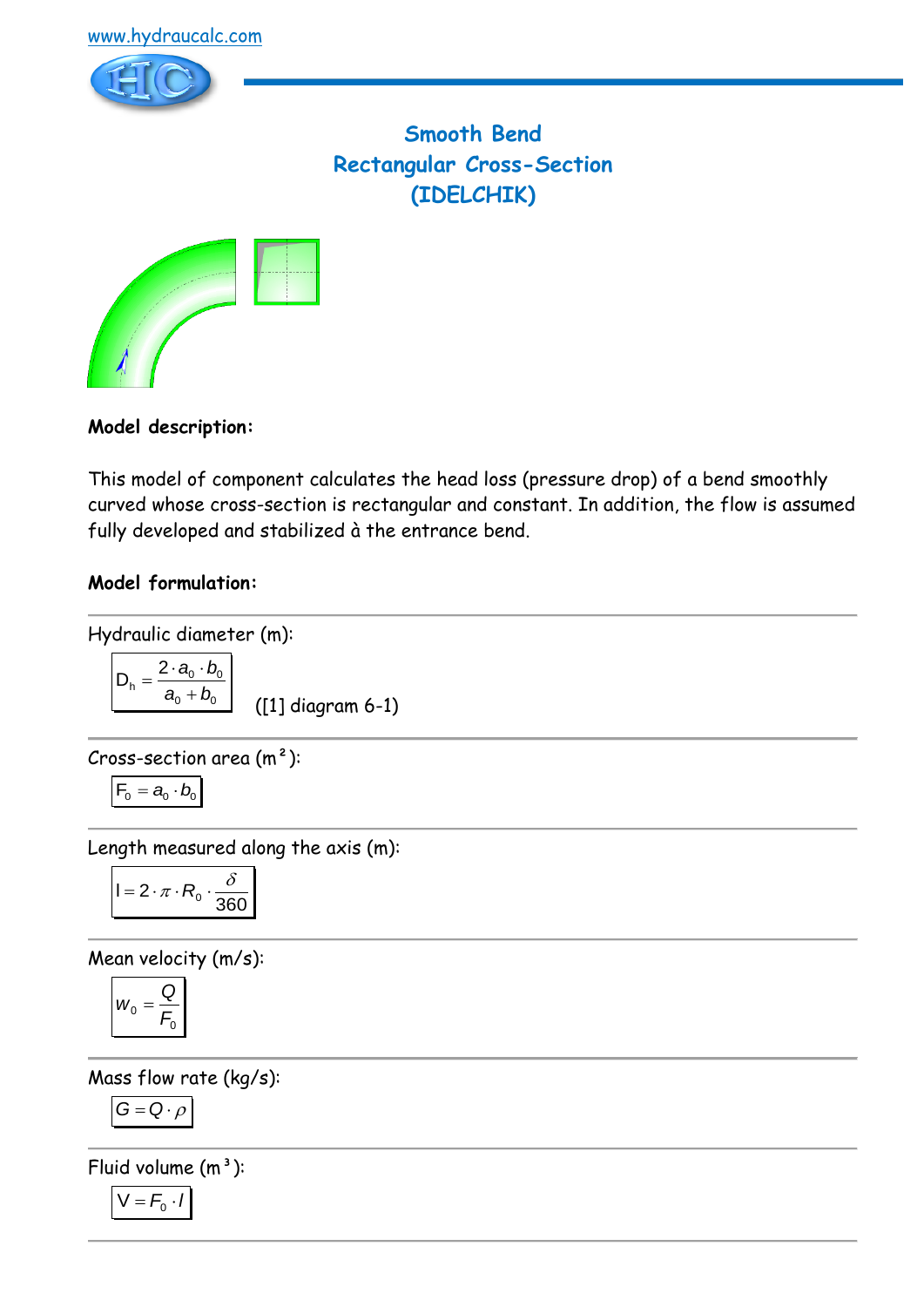Fluid mass (kg):

$$
M = V \cdot \rho
$$

Reynolds number:

$$
\mathsf{Re} = \frac{w_0 \cdot D_h}{v}
$$

Relative roughness:

$$
\overline{\Delta} = \frac{\Delta}{D_h}
$$

■ Case of relative radius of curvature lower than  $3 (R_0/b_0 < 3)$  ([1] diagram 6-1)

Coefficient of effect of the roughness:

$$
k_{\Delta} = f\left(\frac{R_0}{b_0}, \text{Re}, \overline{\Delta}\right)
$$
 (11) diagram 6-1)

 $\bullet$  0.50  $\leq$  R<sub>0</sub>/b<sub>0</sub>  $\leq$  0.55

|             | Re                |                                              |  |
|-------------|-------------------|----------------------------------------------|--|
|             | $3.10^3 - 4.10^4$ | > 4.10 <sup>4</sup>                          |  |
|             | 1.0               | 1.0                                          |  |
| $0 - 0.001$ | 1.0               | $1 + 0.5 \cdot 10^3 \cdot \overline{\Delta}$ |  |
| > 0.001     | 1.0               | 1.5                                          |  |

 $\bullet$  R<sub>0</sub>/b<sub>0</sub> > 0.55

|             |                               | Re                                      |                                    |
|-------------|-------------------------------|-----------------------------------------|------------------------------------|
|             | $3 \cdot 10^3 - 4 \cdot 10^4$ | $> 4.10^4 - 2.10^5$                     | $> 2.10^5$                         |
|             | 1.0                           | 1.0                                     | 1.0                                |
| $0 - 0.001$ | 1.0                           | $\lambda_{\Delta}$ / $\lambda_{\rm sm}$ | $1 + 10^3 \cdot \overline{\Delta}$ |
| > 0.001     | 1.0                           | 2.0                                     | 2.0                                |

with:

 $\lambda_{sm}$ : Darcy friction factor for hydraulically smooth pipe ( $\overline{\Delta}$  = 0) at Re  $\lambda_{\Delta}$ : Darcy friction factor for rough pipe ( $\overline{\Delta} = \Delta/D_h$ ) at Re

Coefficient of effect of the Reynolds number (Re  $\geq 10^4$ ):

$$
k_{\text{Re}} = f\left(\text{Re}, \frac{R_0}{b_0}\right)
$$

([1] diagram 6-1)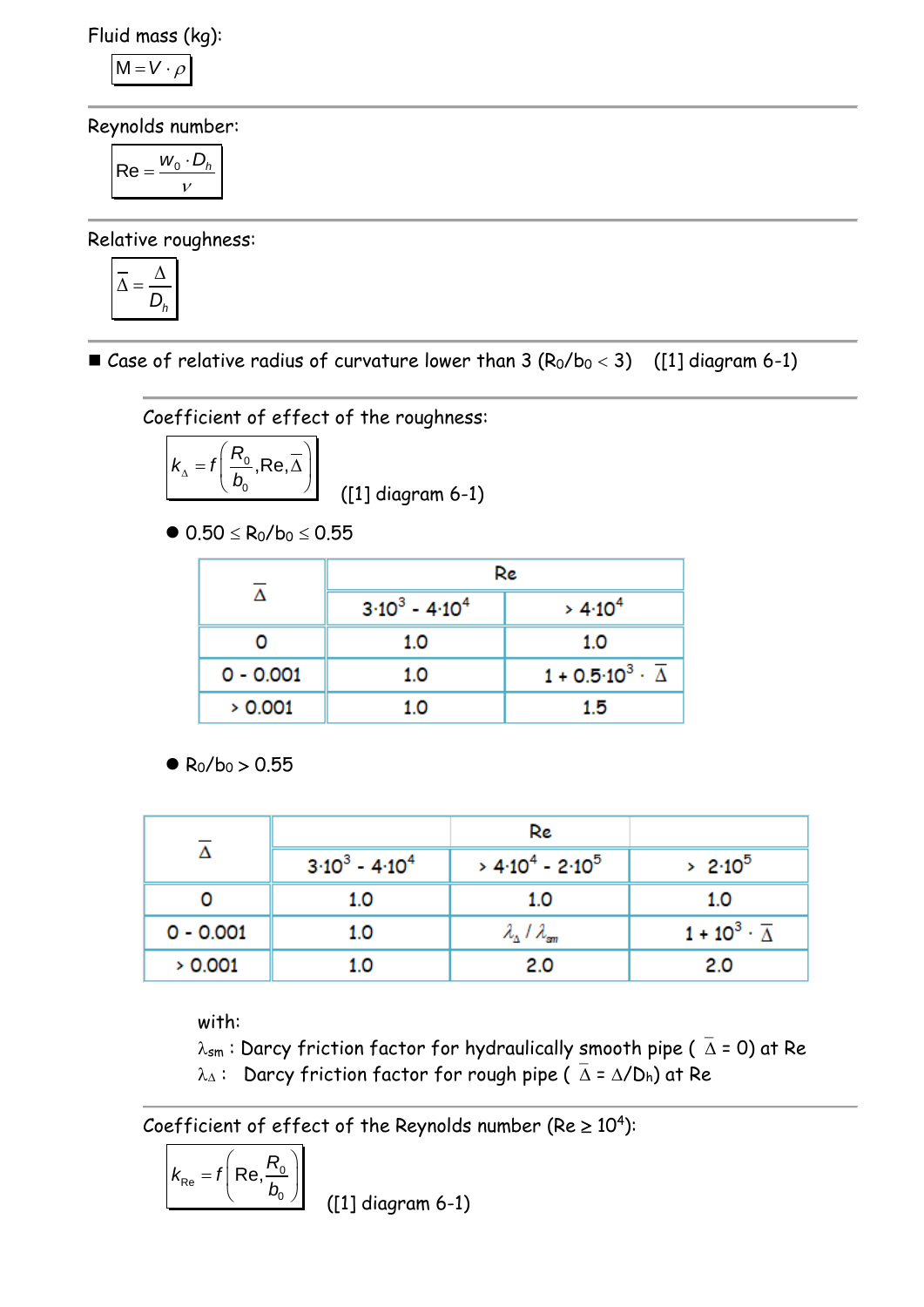





Coefficient of effect of the relative curvature radius:



 $\bullet$  0.5  $\leq$  R<sub>0</sub>/b<sub>0</sub>  $\leq$  1.5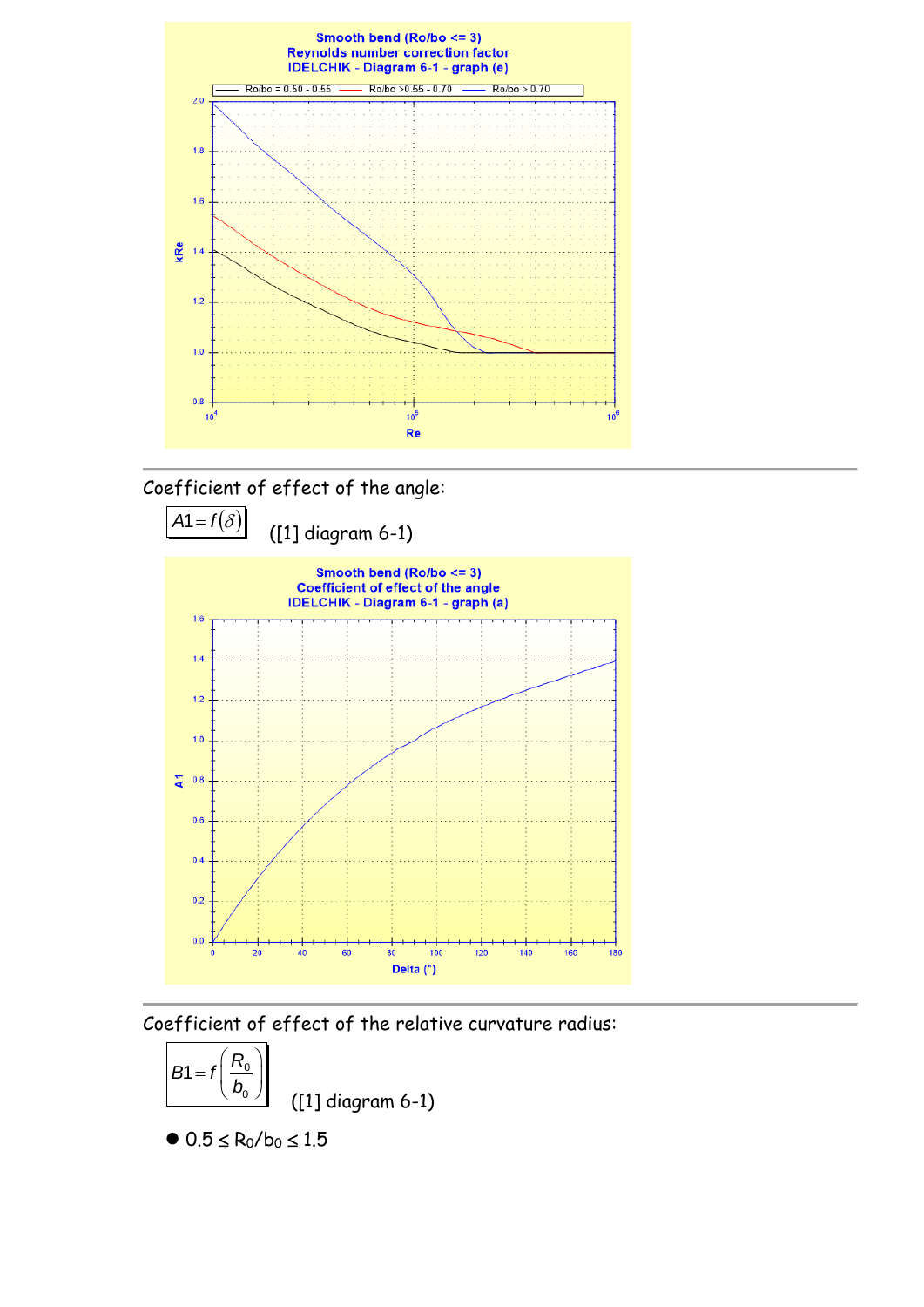

 $\bullet$  R<sub>0</sub>/b<sub>0</sub> > 1.5



Coefficient of effect of the relative elongation of the cross section:

$$
C1 = f\left(\frac{a_0}{b_0}\right)
$$

([1] diagram 6-1)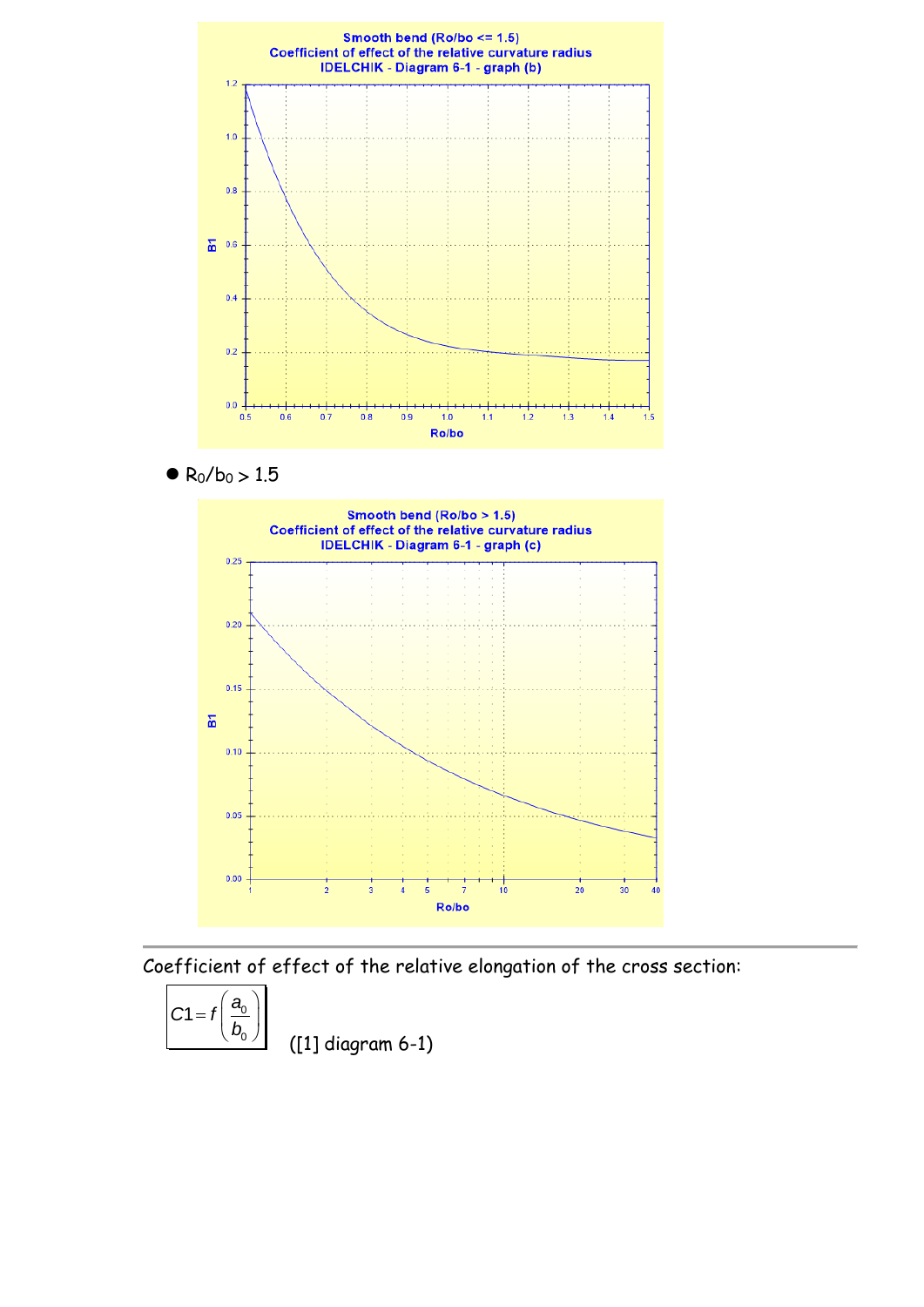

Coefficient of local resistance:

 $\zeta_{loc} = A1 \cdot B1 \cdot C1$ ([1] diagram 6-1)

Darcy friction factor:

 See Straight Pipe - [Rectangular Cross-Section and Nonuniform Roughness](../../Tuyau%20rectiligne/Tuyau%20rectiligne%20-%20Section%20rectangulaire/IDELCHIK%20(nonuniform%20roughness%20walls).htm)  [Walls \(IDELCHIK\)](../../Tuyau%20rectiligne/Tuyau%20rectiligne%20-%20Section%20rectangulaire/IDELCHIK%20(nonuniform%20roughness%20walls).htm)

■ Darcy friction factor for circular cross-section

$$
\lambda_{\text{circ}} = f\left(\text{Re}, \frac{\Delta}{D_h}\right)
$$



■ Correction for Darcy friction factor for noncircular cross-section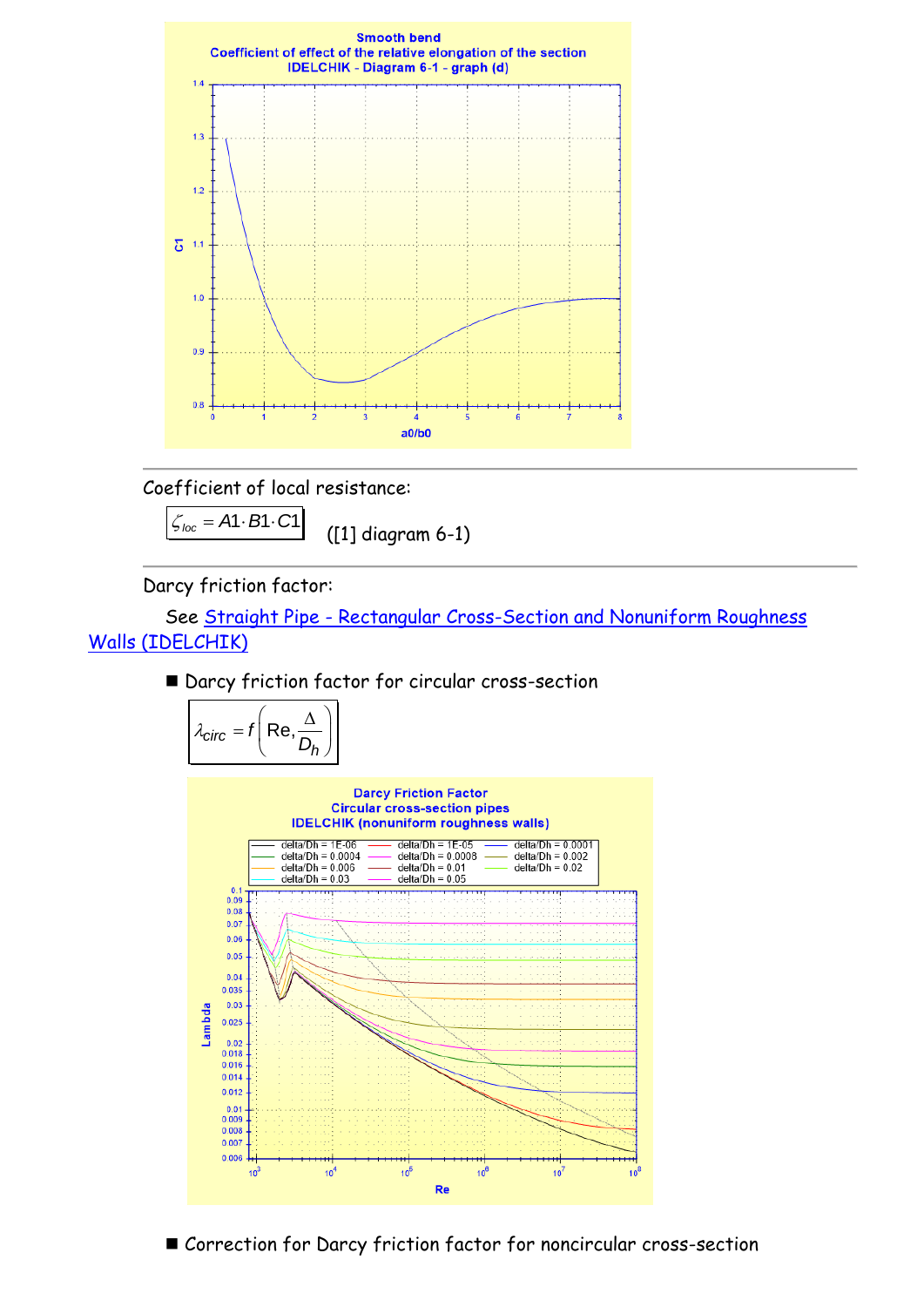

Pressure loss friction factor: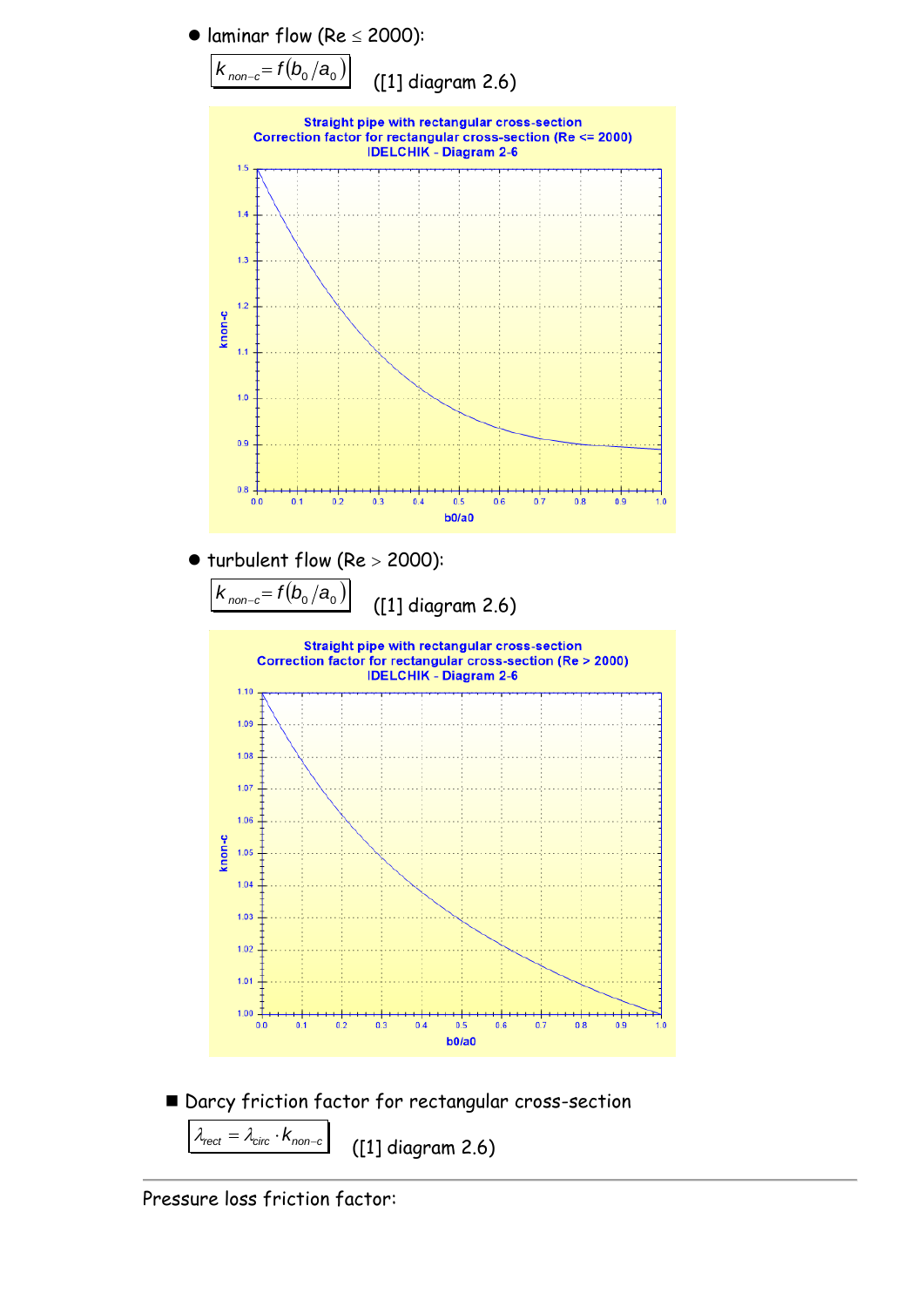$$
\zeta_{tr} = 0.0175 \cdot \delta \cdot \lambda_{rect} \cdot \frac{R_0}{D_h}
$$

([1] diagram 6-1)

Reynolds number correction factor that depends on the relative curvature radius:

$$
A2 = f\left(\frac{R_0}{b_0}\right)
$$
 (11) diagram 6.1)

|                         | $R_0/b_0$ 0.50 - 0.55 > 0.55 - 0.70 > 0.70 - 1.0 > 1.0 - 2.0 > 2.0 |                 |     |     |
|-------------------------|--------------------------------------------------------------------|-----------------|-----|-----|
| $A2 \times 10^{-3}$ 4.0 | $\begin{array}{ccc} \end{array}$ 6.0                               | $  4.0 - 2.0  $ | 1.0 | 0.6 |



Total pressure loss coefficient:

 $\bullet$  Re  $\geq 10^4$ 

 $\zeta = k_{\!\scriptscriptstyle \Delta} \cdot k_{\!\scriptscriptstyle \mathrm{Re}} \cdot \zeta_{\text{\it loc}} + \zeta_{\text{\it fr}}$ ([1] diagram 6-1)

 $\bullet$  3.10<sup>3</sup> < Re < 10<sup>4</sup>

$$
\zeta = \frac{A2}{\text{Re}} + \zeta_{\text{loc}} + \zeta_{\text{fr}}
$$
\n(11) diagram 6-1)

Straight length of equivalent pressure loss (m):

$$
L_{eq} = \zeta \cdot \frac{D_h}{\lambda_{rect}}
$$

■ Case of relative radius of curvature greater than or equal to 3  $(R_0/b_0 \ge 3)$  ([1] diagram 6-2)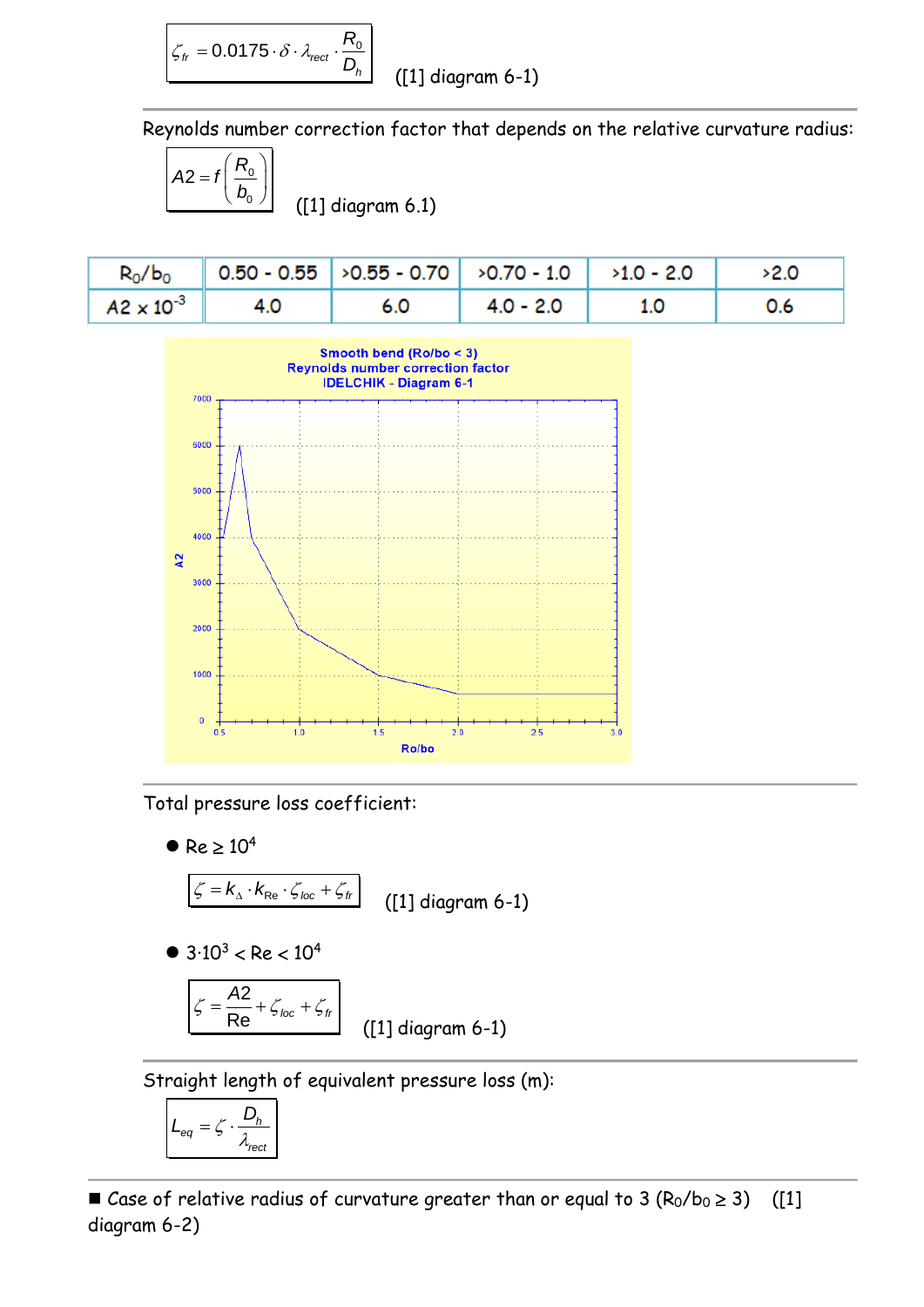Friction factor smooth wall:

 $\bullet$  0.5·10 $^3$  < Re < 6·10 $^3$  (laminar regime) 0.37  $D_h$   $\left| \begin{array}{c} b_0 \end{array} \right|$  $a_{\scriptscriptstyle 0}$  $A_{lam} = 1.97 + 49.1 \cdot \left(\frac{D_h}{2 \cdot R}\right)^{1.32} \cdot \left(\frac{b_0}{a}\right)^{0.37}$  $2.1$ *h*  $\left(\frac{b_h}{R_0}\right)^{1/2} \cdot \left(\frac{b_h}{a}\right)^{1/2}$  $\left(\begin{array}{c} D_{h}\end{array}\right)^{1.32}\left(\begin{array}{c} D_{0}\end{array}\right)^{0.37}$  $\left(\frac{D_h}{2 \cdot R_0}\right) \cdot \left(\frac{b_0}{a_0}\right)$  ([1] diagram 6-2)  $\lambda_{el} = A_{lam} \cdot \text{Re}^{-0.46}$ ([1] diagram 6-2)

 $\bullet$  7·10 $^3$  < Re < 38·10 $^3$  (turbulent regime)

$$
A_{turb} = 0.316 + 8.65 \cdot \left(\frac{D_h}{2 \cdot R_0}\right)^{1.32} \cdot \left(\frac{b_0}{a_0}\right)^{0.34}
$$
 (11) diagram 6-2)  

$$
\lambda_{el} = A_{turb} \cdot \text{Re}^{-0.25}
$$
 (11) diagram 6.2)





Roughness correction factor:

$$
C_f = \frac{\lambda_r}{\lambda_s}
$$

([2] equation 9-3)

with:

 $\lambda_r$ : Darcy friction factor for rough pipe ( $\overline{\Delta} = \Delta/D_h$ ) at Re

 $\lambda_s$ : Darcy friction factor for hydraulically smooth pipe ( $\bar{\Delta}$  = 0) at Re

Pressure loss coefficient (based on the mean velocity in the bend):

$$
\zeta = 0.0175 \cdot \delta \cdot \lambda_{el} \cdot C_f \cdot \frac{R_0}{D_h}
$$

([1] diagram 6-2 & [2] equation 9.3)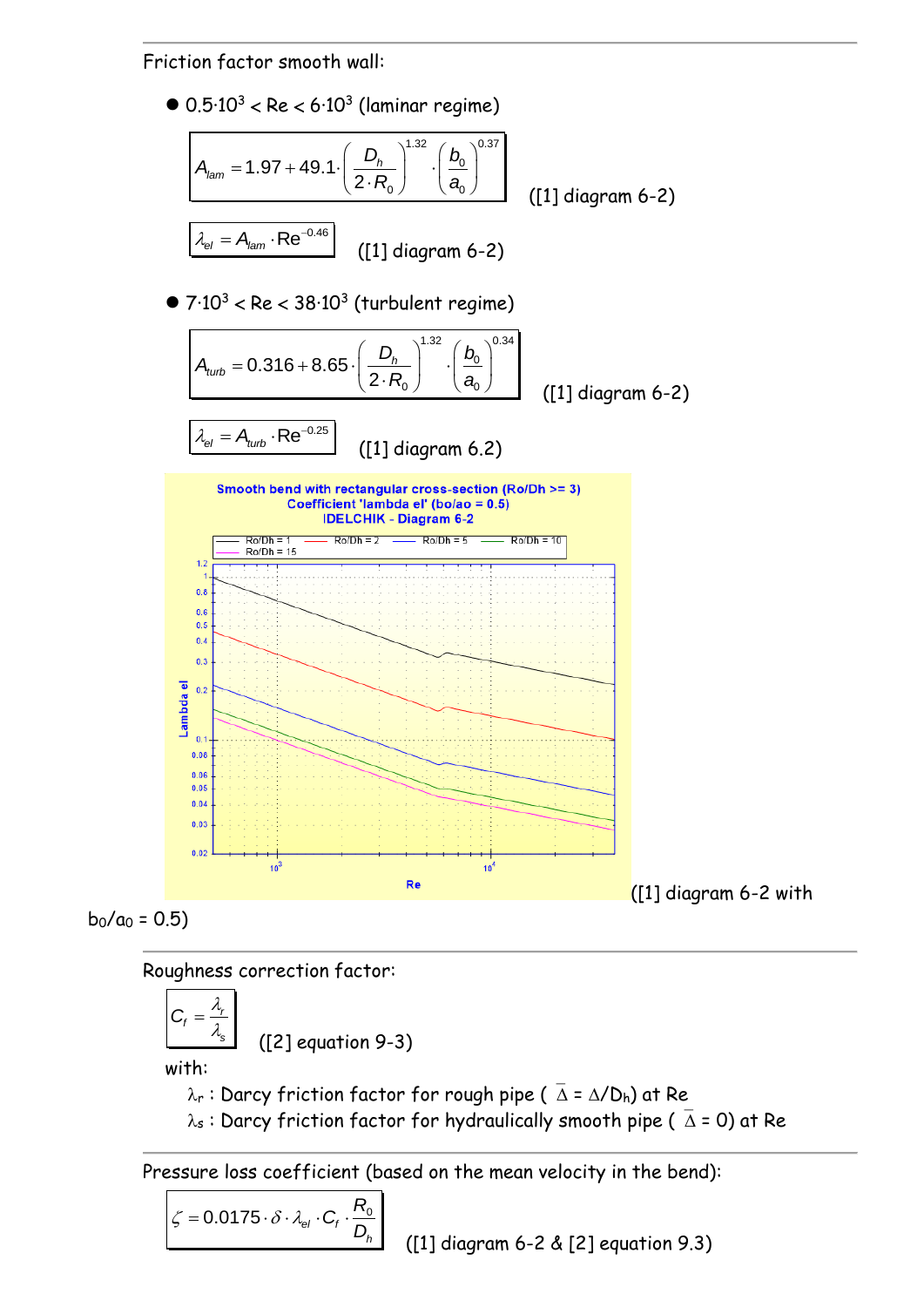Straight length of equivalent pressure loss (m):

$$
L_{eq} = \zeta \cdot \frac{D_h}{\lambda}
$$

Total pressure loss (Pa):

$$
\Delta P = \zeta \cdot \frac{\rho \cdot w_0^2}{2}
$$

([1] diagram 6-1 – 6-2)

Total head loss of fluid (m):

$$
\Delta H = \zeta \cdot \frac{w_0^2}{2 \cdot g}
$$

Hydraulic power loss (W):

 $Wh = \Delta P \cdot Q$ 

### **Symbols, Definitions, SI Units:**

- a<sup>0</sup> Rectangular cross-section width (m)
- b<sup>0</sup> Rectangular cross-section height (m)
- D<sup>h</sup> Bend hydraulic diameter (m)
- $F_0$  Cross-sectional area  $(m^2)$
- l Length measured along the axis (m)
- R<sup>0</sup> Radius of curvature (m)
- $\delta$  Curvature angle  $(^\circ)$
- $\Omega$  Volume flow rate  $(m^3/s)$
- $w_0$  Mean velocity  $(m/s)$
- G Mass flow rate (kg/s)
- $V$  Fluid volume  $(m<sup>3</sup>)$
- M Fluid mass (kg)
- Re Reynolds number ()
- $\Delta$  Absolute roughness of walls  $(m)$
- $\bar{\Delta}$  Relative roughness of walls ()
- $k_{\text{A}}$  Coefficient that allows for the effect of the roughness
- k<sub>Re</sub> Coefficient that allows for the effect of the Reynolds number
- A1 Coefficient that allows for the effect of the angle
- B1 Coefficient that allows for the effect of the relative curvature radius
- C1 Coefficient that allows for the effect of the relative elongation of the cross section
- $\zeta_{loc}$  Coefficient of local resistance ()
- $\lambda_{circ}$  Darcy friction coefficient for circular cross-section ()
- $\lambda$ rect Darcy friction coefficient for rectangular cross-section ()
- knon-c Correction for Darcy friction factor for noncircular cross-section ()  $\zeta_{\text{fr}}$  Pressure loss friction factor ()
- $\zeta$  Total pressure loss coefficient (based on the mean velocity in the bend) ()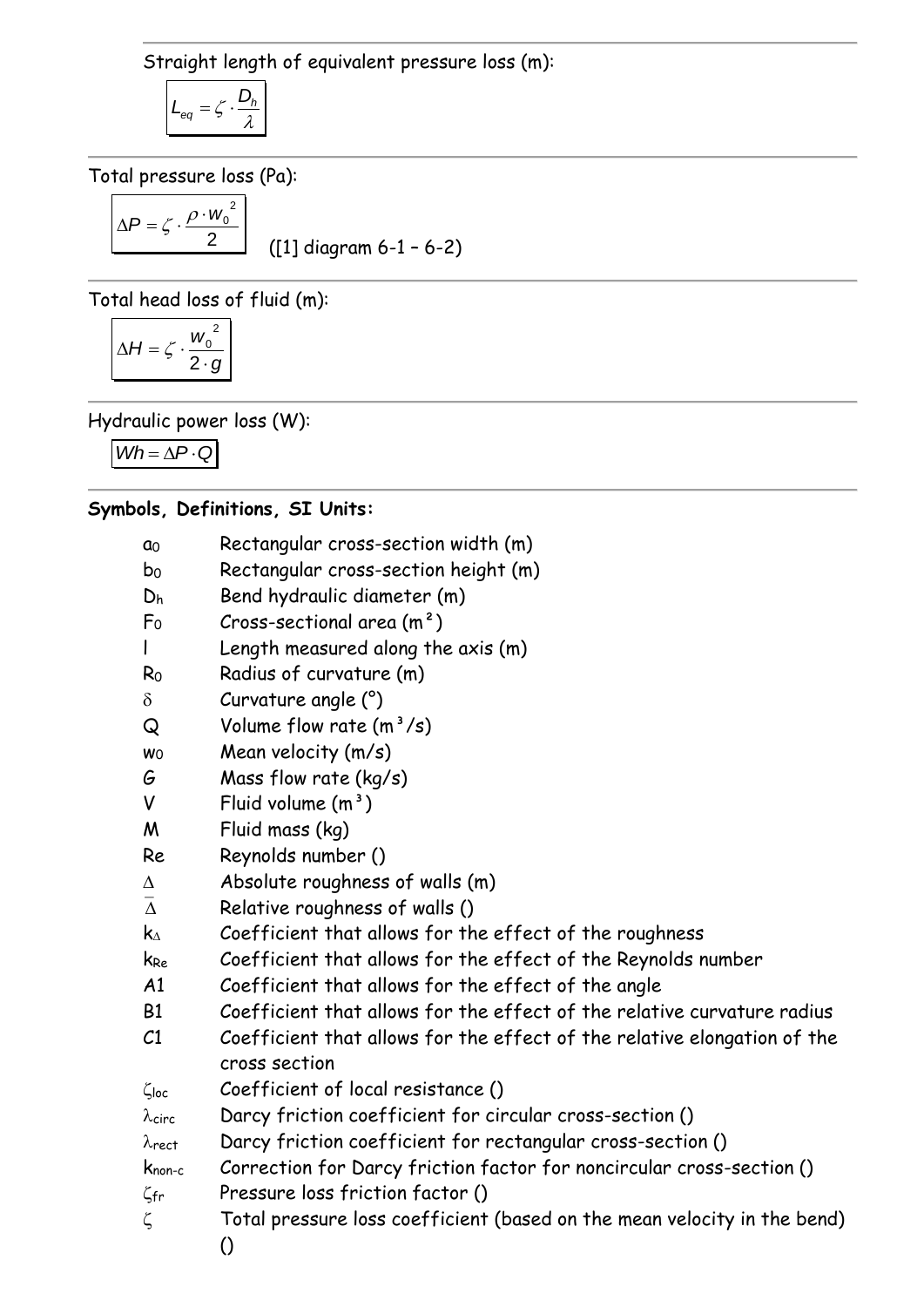| Leg              | Straight length of equivalent pressure loss (m) |
|------------------|-------------------------------------------------|
| $\lambda$ el     | Friction coefficient ()                         |
| A <sub>lam</sub> | Laminar coefficient ()                          |
| $A_{\text{tur}}$ | Turbulent coefficient ()                        |
| $C_{\rm f}$      | Roughness correction factor ()                  |
| $\Delta P$       | Total pressure loss (Pa)                        |
| $\Delta H$       | Total head loss of fluid (m)                    |
| Wh               | Hydraulic power loss (W)                        |
| ρ                | Fluid density $(kq/m^3)$                        |
| ν                | Fluid kinematic viscosity $(m^2/s)$             |
| q                | Gravitational acceleration $(m/s^2)$            |
|                  |                                                 |

## **Validity range:**

- stabilized flow upstream bend
- length of the straight section downstream:  $\geq 10$  D<sub>h</sub>
- curvature angle: 0 to 180°
- $\blacksquare$  case of relative radius of curvature lower than 3 ( $R_0/b_0 < 3$ )
	- flow regime:  $Re \geq 3.10^3$
- case of relative radius of curvature greater than or equal to 3 ( $R_0/b_0 \ge 3$ )
	- flow regime:  $500 \leq Re \leq 38.10^3$

for Reynolds number 'Re' lower than 500 or greater than  $38·10<sup>3</sup>$ , the coefficient ' $\lambda_{el}$ ' is linearly extrapolated.

**Example of application:**